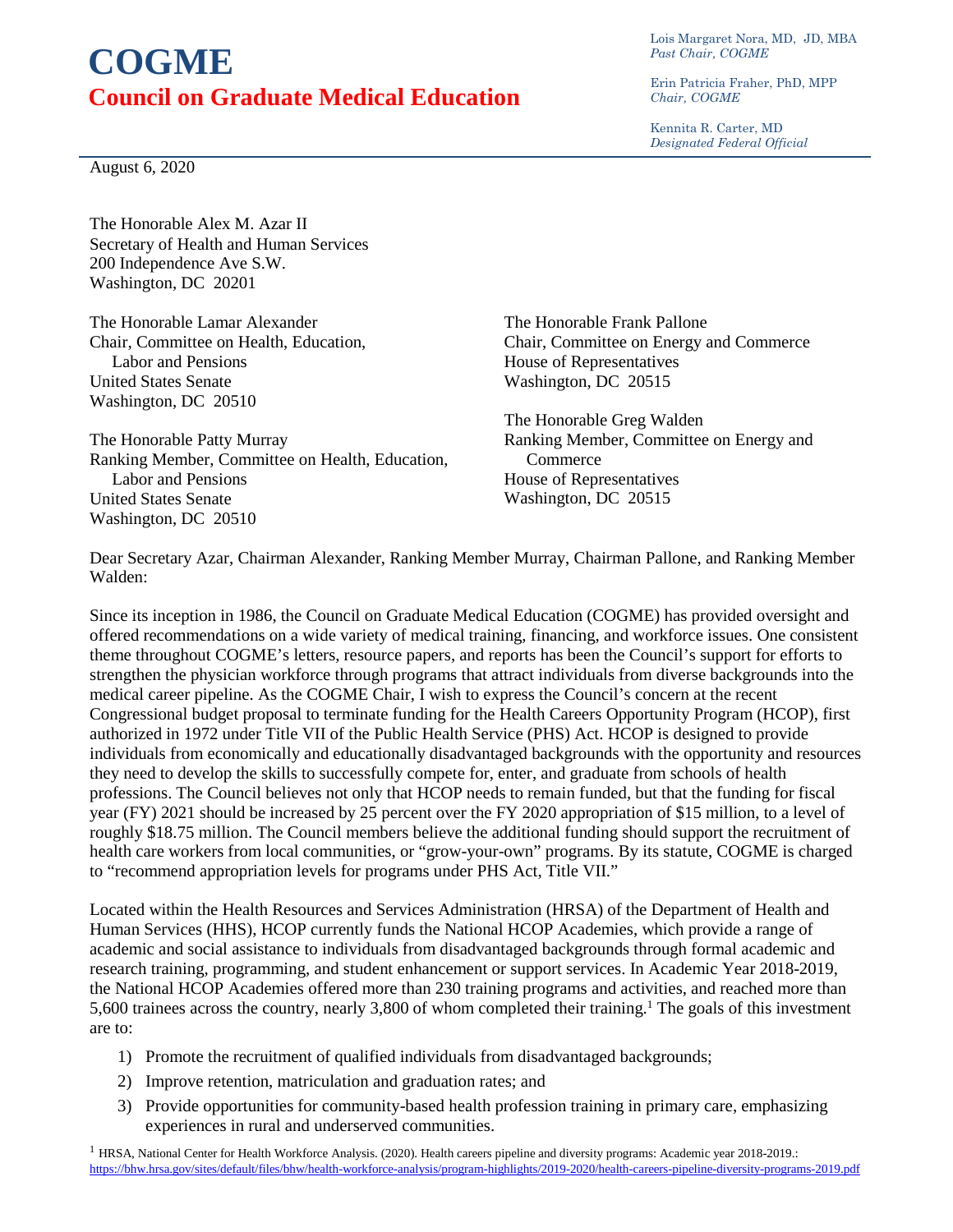The National HCOP Academies are vital, well-established education and training programs that serve to recruit aspiring health professions students into high-need and high-demand health care careers, and provide them with the support and resources they need to succeed. By promoting the diversity in our nation's health professions workforce, the National HCOP Academies work to improve health outcomes and reduce health disparities.

As COGME was reviewing HCOP and preparing its funding recommendation, the nation began to experience the COVID-19 pandemic. This national public health emergency has exacerbated existing health disparities between rural and urban areas and the pandemic is having a disproportionate impact on minority and vulnerable populations. HCOP is needed now more than ever to bolster the rural workforce and improve workforce diversity. The rural health workforce and rural health systems will not have the capacity to respond on their own. HCOP provides one mechanism to support local health systems and improve health care access for underserved communities.

The members of COGME urge Congress to continue its investment in improving and diversifying the nation's next generation of health professionals through an increase of funding for HCOP, and we stand ready to provide any further information as needed. We greatly appreciate your consideration of this request.

Sincerely,

/s/Lois Margaret Nora Lois Margaret Nora, MD, JD, MBA Past Chair, COGME

/s/Erin Patricia Fraher Erin Patricia Fraher Chair, COGME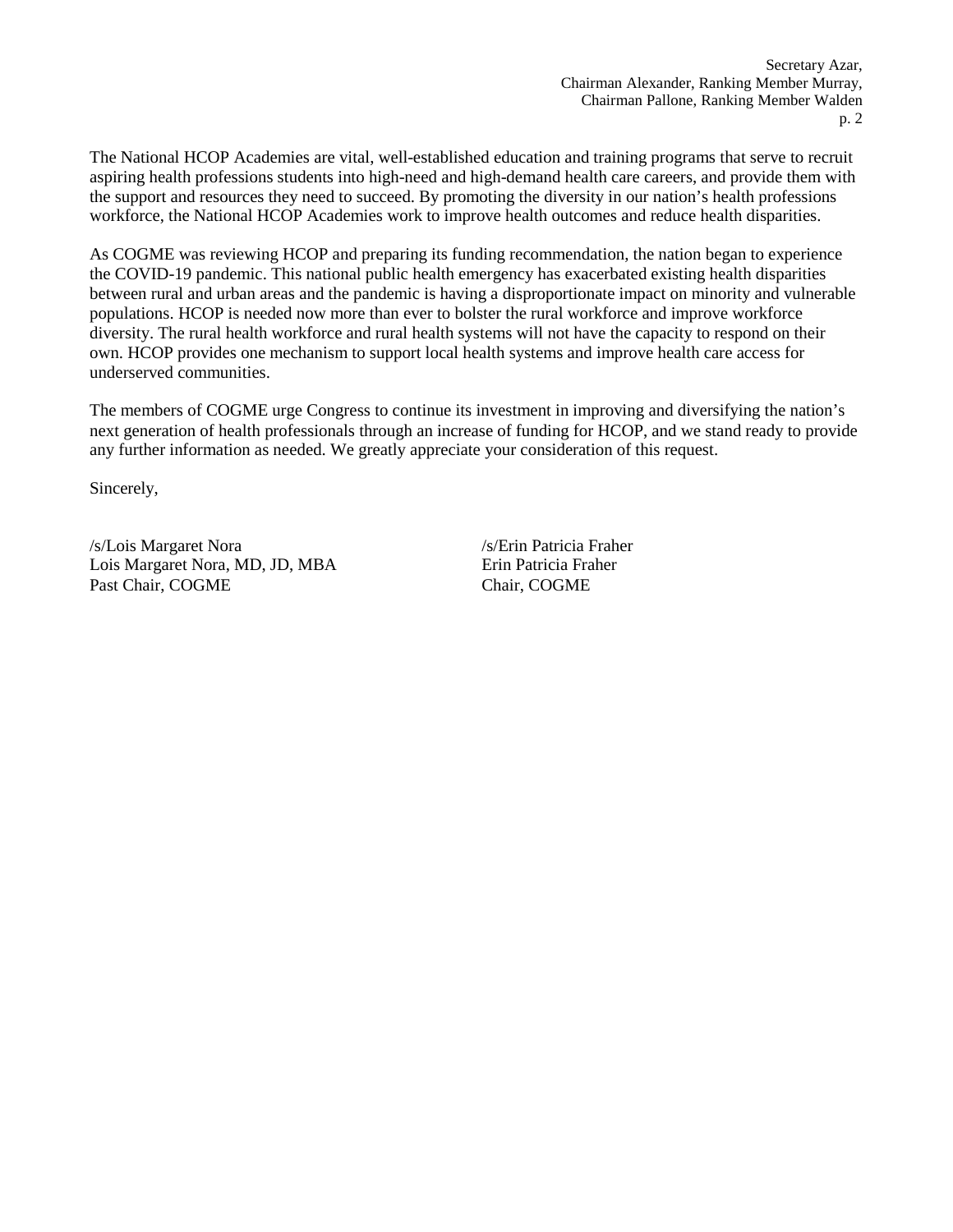<span id="page-2-0"></span>

# **Health Careers Pipeline and Diversity Programs**

### **Academic Year2018-2019**

HRSA is the primary federal agency for improving health care to people who are geographically isolated or economically or medically vulnerable. HRSA programs help those in need of high quality primary health care by supporting the training of health professionals – focusing in particular on the geographical distribution of providers to areas where they are needed most.

The Health Careers Pipeline and Diversity Programs support initiatives that aim to increase the diversity of the nation's health professions workforce and to offer high quality, culturally-competent care within underserved communities. Specific efforts focus on the recruitment, retention, and support of trainees from disadvantaged and/or underrepresented backgrounds leading to increased distribution of health professionals in high need areas. Ensuring a national health workforce that is diverse and representative of the communities it serves has been shown to facilitate the delivery of effective, high quality, culturally sensitive, and patient-centered care. Below is a descriptive summary of the characteristics and accomplishments of grant programs and trainees who received Health Careers Pipeline and Diversity Program funding during Academic Year 2018-2019.

#### **Select Program Characteristics**

| Program<br><b>Name</b> | Awardees | <b>Trainees</b> | <b>Trainee Characteristics</b> |                |                      |       | Graduates/        |
|------------------------|----------|-----------------|--------------------------------|----------------|----------------------|-------|-------------------|
|                        |          |                 | Underrepresented               |                | <b>Disadvantaged</b> |       | Program           |
|                        |          |                 |                                | Minority (URM) |                      |       | <b>Completers</b> |
| <b>COE</b>             | 20       | 5,631           | 4323                           | 76.8%          | 2609                 | 46.3% | 3107              |
| <b>HCOP</b>            | 34       | 5,616           | 3,638                          | 64.8%          | 5,616                | 100%  | 3,794             |
| <b>SDS</b>             | 79       | 3,155           | 2,005                          | 63.5%          | 3,155                | 100%  | 1,392             |

 $MUC$ Primary Care  $Rural$ 56.1% COE 41.8% 10.9% 57.7% **HCOP** 31.6%  $7.1%$ 56.5% SDS 53.0% 14.0% 20% 40% 60%<br>Percentage of Sites 40% 80% 0% 100%

#### **Clinical Training Settings**

Note: A Medically Underserved Community(MUC) is a geographic location or population of individuals that is eligible for designation bya state and/or the federal government as a health professions shortage area, medicallyunderserved area, and/or medicallyunderserved population. Training settings are not mutually exclusive.

Centers of **Excellence** (COE)

Health Careers **Opportunity** Program (HCOP)

Scholarships for **Disadvantaged Students** (SDS)

For more information, visit our website: [bhw.hrsa.gov](http://bhw.hrsa.gov/)